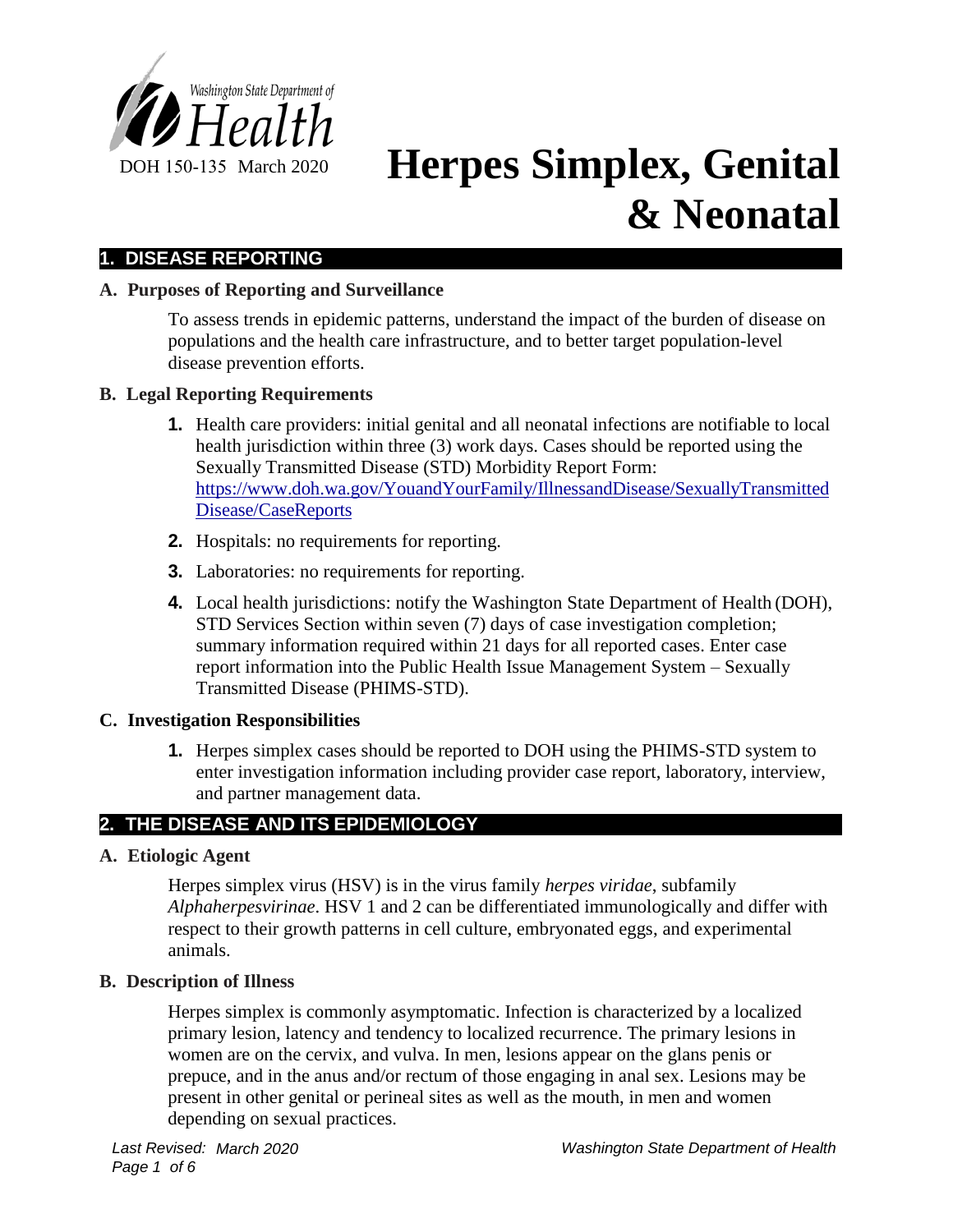The disease is severe for infants, can result in fetal malformation, severe mental retardation, brain damage or infant mortality. For pregnant women who are infected, spontaneous abortion or premature delivery could occur. The risk of neonatal infection is a primary reason for caesarian section delivery among women with genital herpes infections.

## **C. Herpes in Washington State**

During recent years, DOH has received approximately 2,000 reports of initial genital HSV infection per year and less than 10 cases of neonatal herpes per year. To view the most recent morbidity information on reported herpes cases, see here: https://www.doh.wa.gov/YouandYourFamily/IllnessandDisease/SexuallyTransmittedDis ease/MorbidityReports

## **D. Reservoir**

Humans.

## **E. Modes of Transmission**

Contact with HSV 1 virus in the saliva of carriers is probably the most important mode of spread. HSV type 2 is usually sexually transmitted. Both types 1 and 2 may be transmitted to various sites by oral-genital, oral-anal or anal-genital contact.

Transmission to newborns usually occurs via the infected birth canal, but less commonly occurs in utero or postpartum.

#### **F. Incubation Period**

Usually from 2 to 12 days.

## **G. Period of Communicability**

HSV can be isolated for 2 weeks and up to 7 weeks after the appearance of primary lesions. Both primary and recurrent infection may be asymptomatic. HSV may be shed intermittently from mucosal sites for years and possibly lifelong.

## **H. Treatment**

Treatment options include acyclovir, famciclovir and valacyclovir. See full CDC treatment guidelines:<https://www.cdc.gov/std/tg2015/tg-2015-print.pdf>

# **3. CASE DEFINITIONS**

## **A. Clinical Criteria for Diagnosis**

A condition characterized by visible, painful genital or anal lesions. The clinical diagnosis of herpes is both insensitive and non-specific.

## **B. Laboratory Criteria for Diagnosis**

Since the distinction between HSV serotypes influence prognosis and counseling, HSV should be confirmed by laboratory testing (virologic or type-specific serologic tests).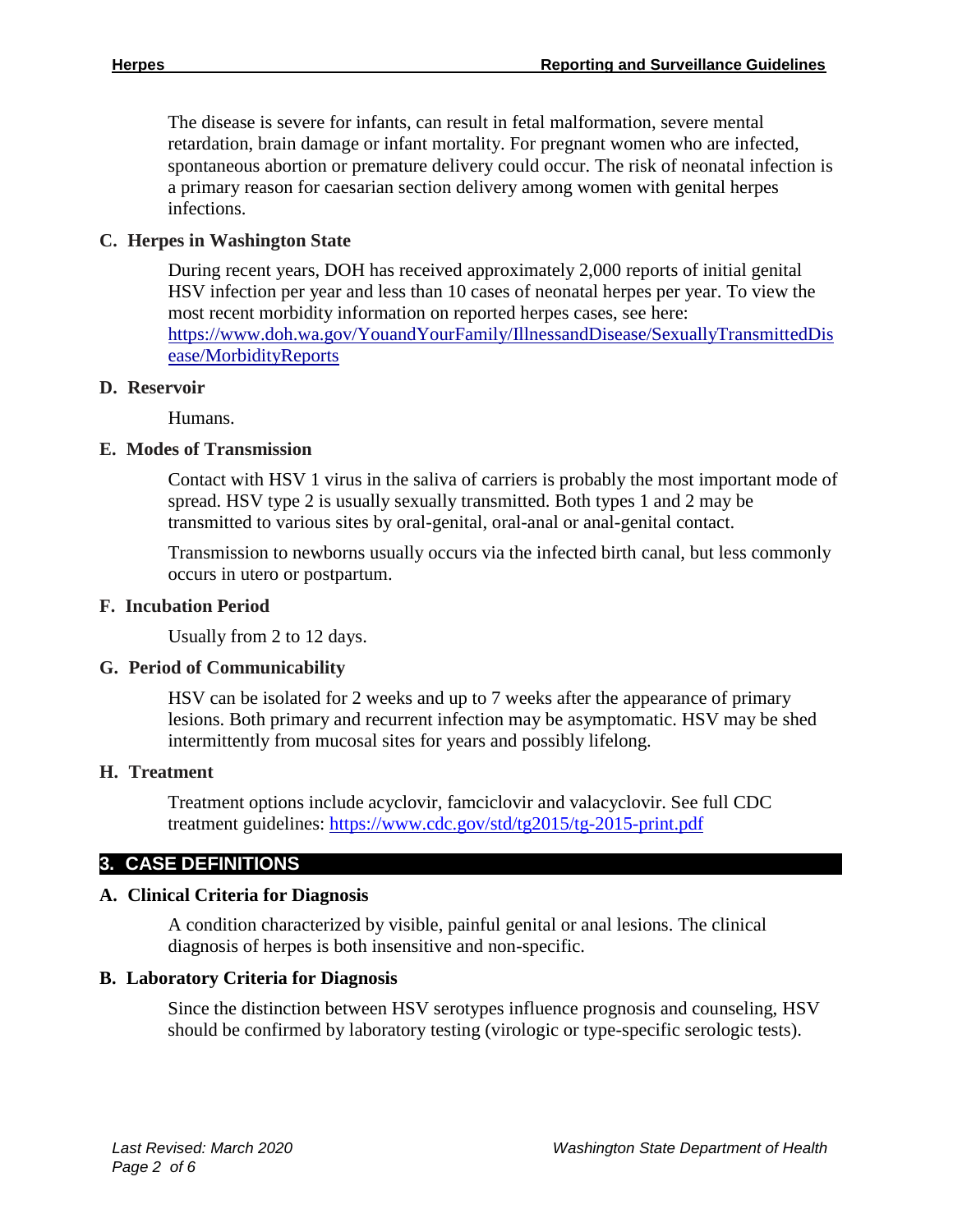## **Virologic Tests:**

- 1. Isolation of HSV in cell culture is a preferred virologic test in patients who present with genital ulcers or other mucocutaneous lesions. However, the sensitivity declines rapidly as lesions begin to heal. Culture isolates should be typed to determine the HSV serotype causing the infection.
- 2. PCR (polymerase chain reaction) assays for HSV DNA are more sensitive and are increasingly used. In addition, PCR is the test of choice for HSV in spinal fluid to detect central nervous system disease.
- 3. Cytologic detection of cellular changes of HSV is insensitive and nonspecific. Tzanck preparation and Pap smears should not be considered reliable for HSV detection.

## **Type-specific Serologic Tests:**

- **1.** Both type specific and nonspecific antibodies to HSV develop during the first several weeks following infection and persist indefinitely. Accurate type-specific tests rely on glycoprotein G2 for HSV-2 and G1 for HSV-1 detection. Older, non-gG based tests remain on the market and should not be used.
- **2.** False-negative results may occur, especially in the early stages of infection. False positive results may occur, especially in patients with a low likelihood of HSV infection. Therefore, repeat or confirmatory testing may be indicated in some settings.
- **3.** Routine screening for HSV-1 and –2 infections in the general population is not indicated. Type specific HSV testing might be useful in the following scenarios: 1) recurrent genital symptoms or atypical symptoms with negative HSV cultures, 2) a clinical diagnosis of genital herpes without laboratory confirmation, or 3) a partner with genital herpes.

# **C. Case Definition**

Probable: a clinically compatible case (in which primary and secondary syphilis have been excluded by appropriate serologic tests and darkfield microscopy, when available) with either a diagnosis of genital herpes based on clinical presentation (without laboratory confirmation) or a history of one or more previous episodes of similar genital lesions.

Confirmed: a clinically compatible case that is laboratory confirmed.

Only a patient's first disease episode (and neonatal infections) are notifiable in Washington State; recurrent episodes are not reportable.

# **4. DIAGNOSIS AND LABORATORY SERVICES**

## **A. Diagnosis**

As noted above, the clinical diagnosis of herpes is both insensitive and non-specific. The case report for Herpes Simplex is for initial genital infection. This diagnosis can be made by a clinician and cases should be reported with or without the presence of laboratory confirmation.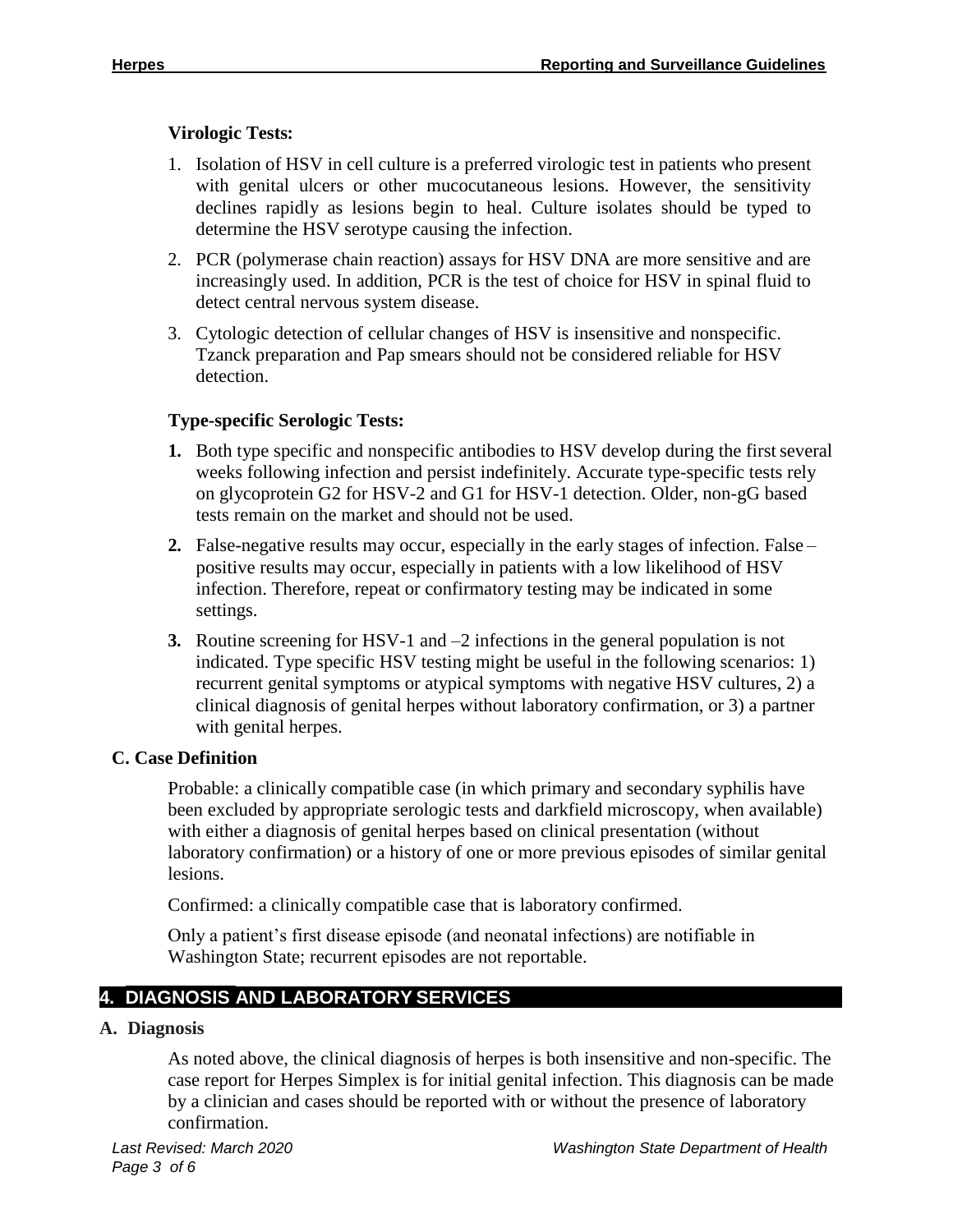## **B. Tests Available at PHL**

Not available.

# **C. Criteria for Testing at PHL**

Not Applicable.

# **D. Specimen Transport**

Not Applicable.

# **5. ROUTINE CASE INVESTIGATION**

## **A. Evaluate the Diagnosis**

There is no case investigation performed for HSV infections.

## **B. Identify Source of Infection**

Since there are no case investigations for adult genital infections, the source of infection is not identified.

# **C. Managing Potentially Exposed Persons**

Potentially exposed persons (sexual partners) should be informed of the possible exposure by the infected individual.

## **D. Environmental Evaluation**

None applicable.

# **6. CONTROLLING FURTHER SPREAD**

# **A. Infection Control Recommendations**

1. Health care setting

Standard Precautions are a set of protocols designed to reduce the risk of (or prevent) transmission of pathogens. Standard precautions synthesize the major features of Universal (Blood and Body Fluid) Precautions (designed to reduce the risk of transmission of bloodborne pathogens) and Body Substance Isolation (designed to reduce the risk of transmission of pathogens from moist body substances). Under standard precautions blood, all body fluids, and all body substances of patients are considered potentially infectious (CDC, 1997).

For more information, see CDC Program Guidelines: [http://www.cdc.gov/std/program/med&lab.pdf](http://www.cdc.gov/std/program/med%26lab.pdf)

*Neonatal Herpes Infection -* Both HSV-1 and HSV-2 can cause potentially fatal infections in infants if the mother is shedding virus, either through active lesions or through the skin, at the time of delivery. It is important that women avoid contracting herpes during pregnancy because a first episode during pregnancy causes a greater risk of transmission to the newborn. If a woman has active genital herpes at delivery, a cesarean section is usually the preferred method of delivery.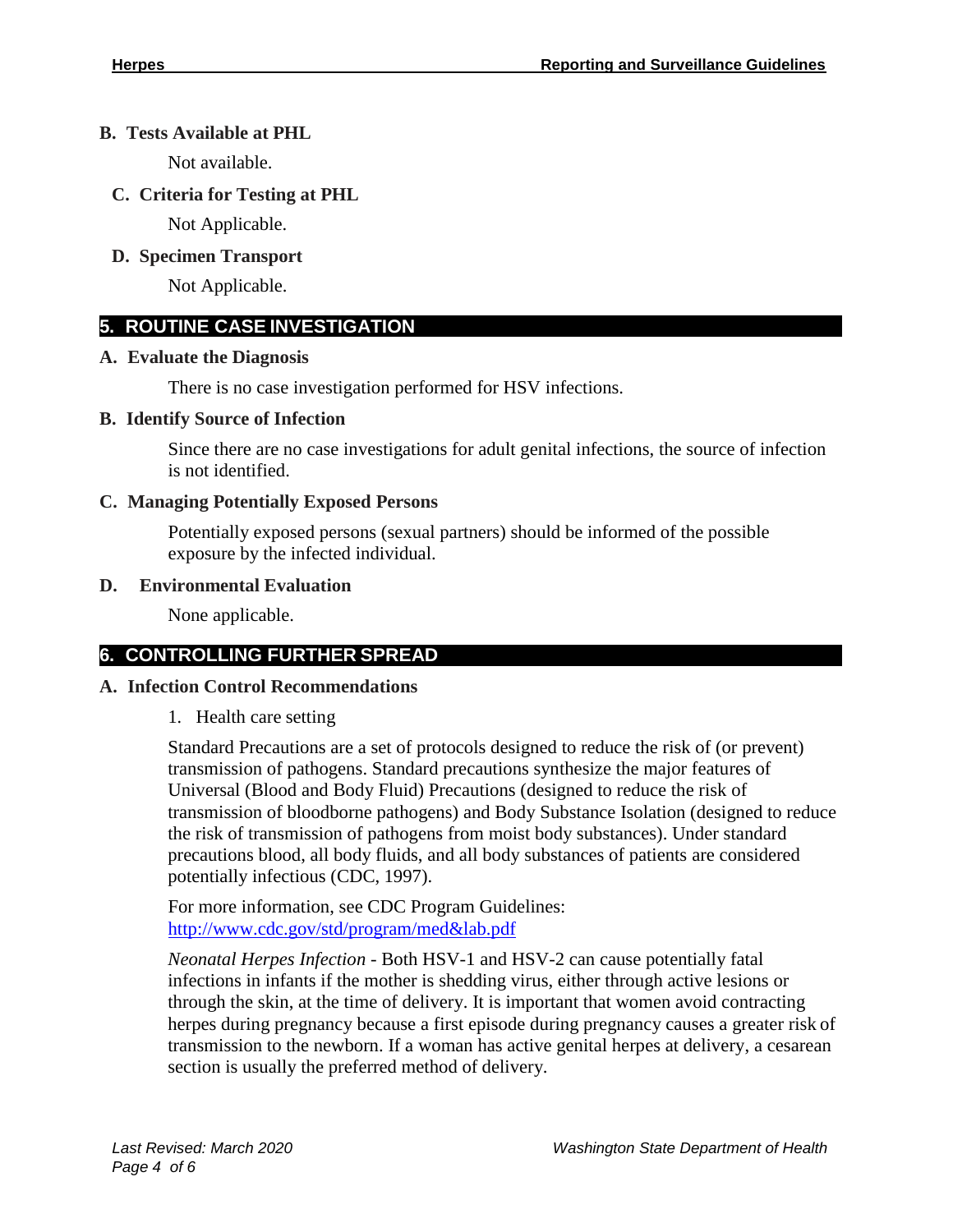## 2. General

*Genital* ulcer diseases can occur in both male and female genital areas that are protected by a condom, as well as in areas that are not covered. When used consistently and correctly, condoms are effective in reducing, but not eliminating the risk of genital herpes.

## **B. Case Management**

See routine case investigation in Section 5 above.

## **C. Contact Management**

See routine case investigation in Section 5 above.

#### **D. Management of Other Exposed Persons**

See routine case investigation in Section 5 above.

## **E. Environmental Measures**

None applicable.

# **7. MANAGING SPECIAL SITUATIONS**

Call the DOH Infectious Disease Mainline for special situations (360-236-3444), or reach out to your regional Infectious Disease Field Services point of contact: [https://www.doh.wa.gov/AboutUs/ProgramsandServices/DiseaseControlandHealthStatistic](https://www.doh.wa.gov/AboutUs/ProgramsandServices/DiseaseControlandHealthStatistics/InfectiousDisease/SexuallyTransmittedDiseaseStaff) [s/InfectiousDisease/SexuallyTransmittedDiseaseStaff](https://www.doh.wa.gov/AboutUs/ProgramsandServices/DiseaseControlandHealthStatistics/InfectiousDisease/SexuallyTransmittedDiseaseStaff)

# **8. ROUTINE PREVENTION**

## **A. Vaccine Recommendations**

No vaccine currently exists for herpes simplex.

## **B. Prevention Recommendations**

Key individual STD prevention messages include:

## **Abstinence**

Abstain from sex (do not have oral, anal, or vaginal sex) until you are in a relationship with only one person, are having sex with only each other, and each of you knows the other's STD, including HIV, status.

## **If you have, or plan to have, more than one sex partner**:

- Use a latex condom and lubricant every time you have sex.
- Get tested for asymptomatic STDs including HIV.
- If you are a man who has had sex with other men, get tested at least once a year.
- If you are a woman who is planning to get pregnant or who is pregnant, get tested for syphilis and HIV as soon as possible, before you have your baby. Ask your health care provider about being tested for other STDs.
- Talk about STDs, including HIV, with each partner before you have sex.